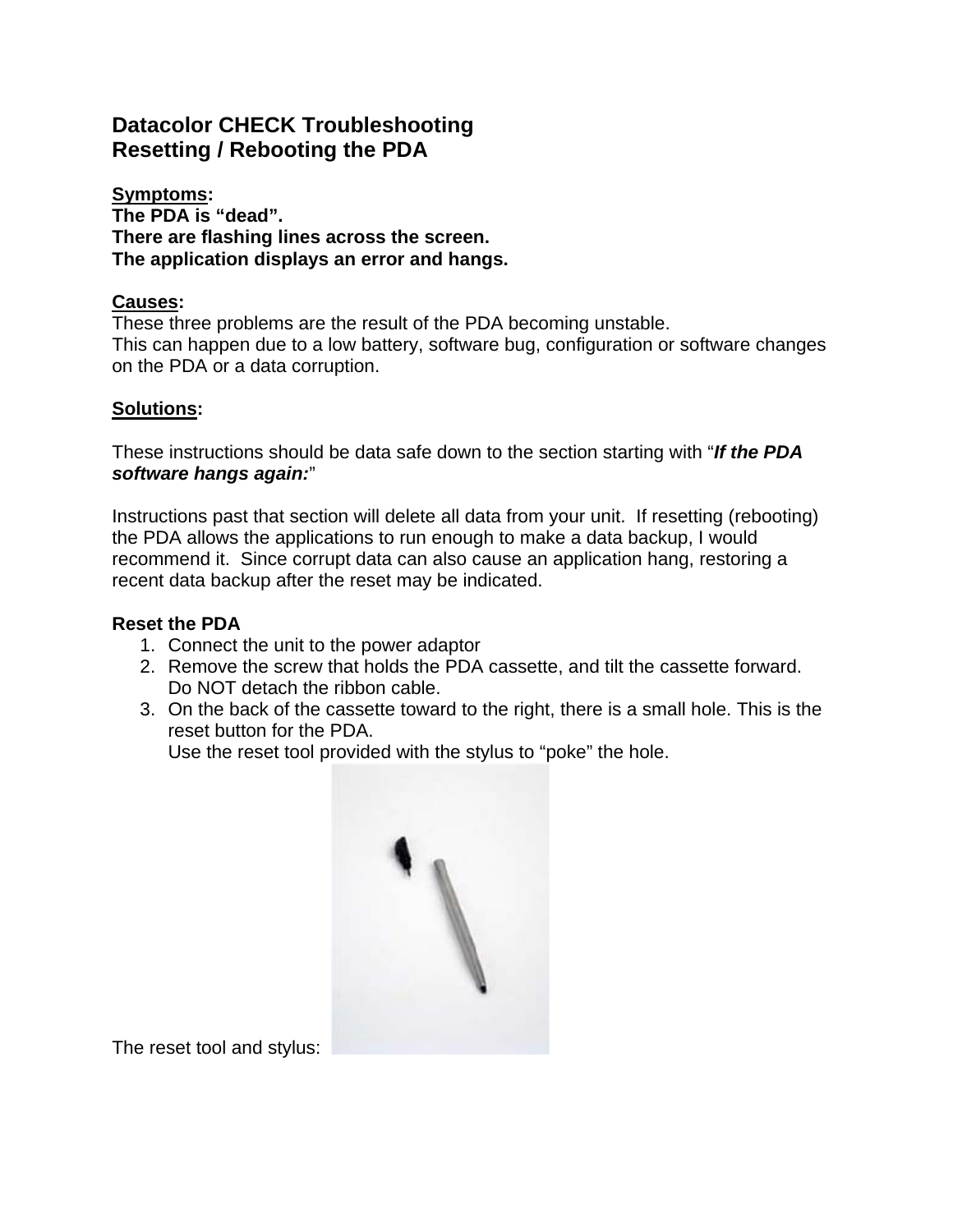

Resetting the PDA:

The PDA screen should restart, refreshing the screen and displaying the PDA desktop. Tap on the Datacolor CHECK icon to start the program.

## **If the PDA software hangs again:**

- 1. Reset the PDA again.
- 2. From the PDA Desktop, choose App/Delete from the menu.
- 3. Delete all the items that start with MER (you will lose all your data).
- 4. Return to the Datacolor CHECK Main Menu.

5. Select **Data Transfer, Restore**. The data on the flash memory card will be copied to the PDA Ram.

If this solves the problem, the data became corrupted. If, following the reset, you enter the Datacolor CHECK application and receive an error, do the following:

• Repeat the reset instruction with the following change: Press/hold the **up arrow** (top silver button on the Control

Panel in the front) while pressing the reset with the paper clip.

• If this does not work, disconnect the ribbon cable and remove the battery for at least 3 hours.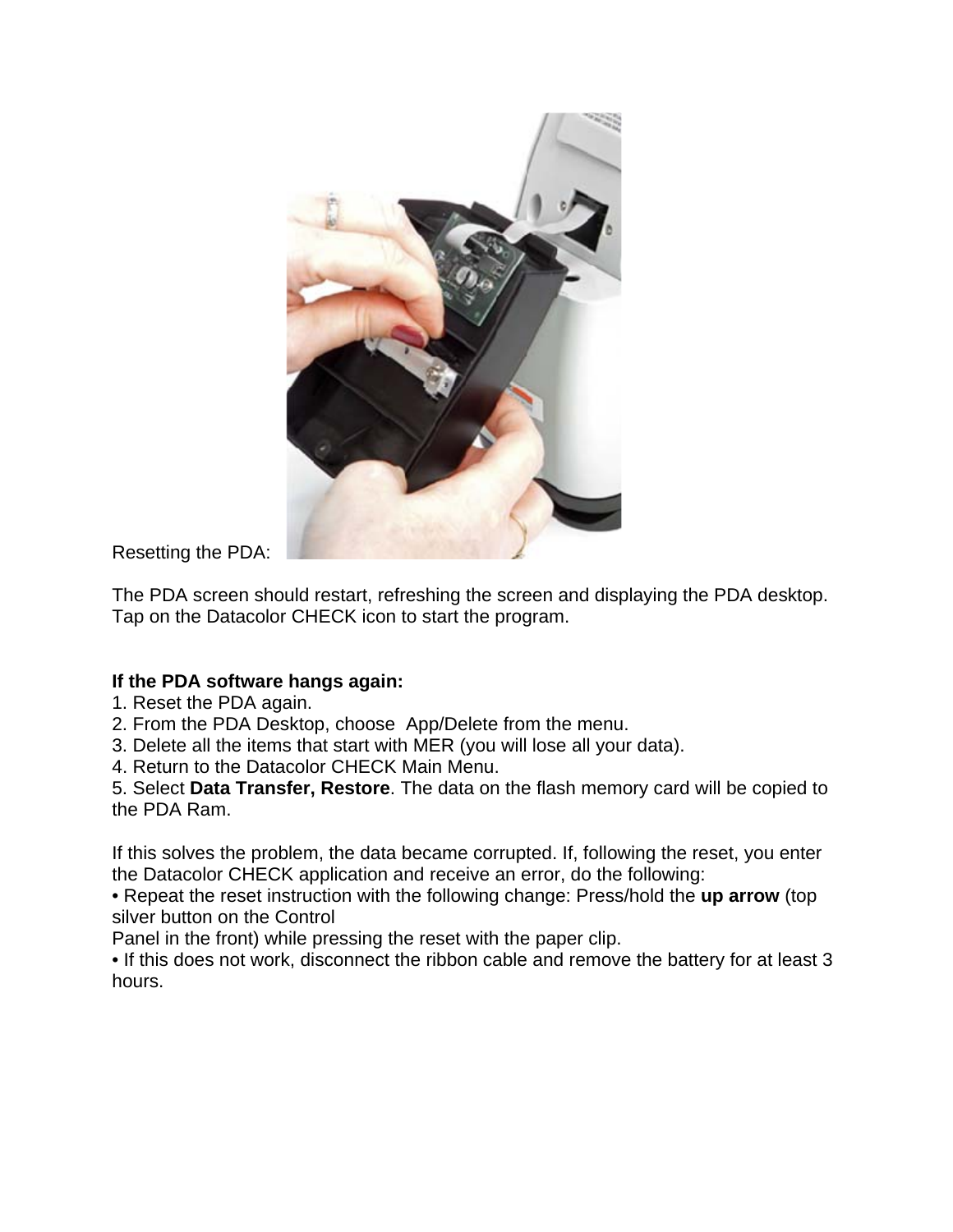